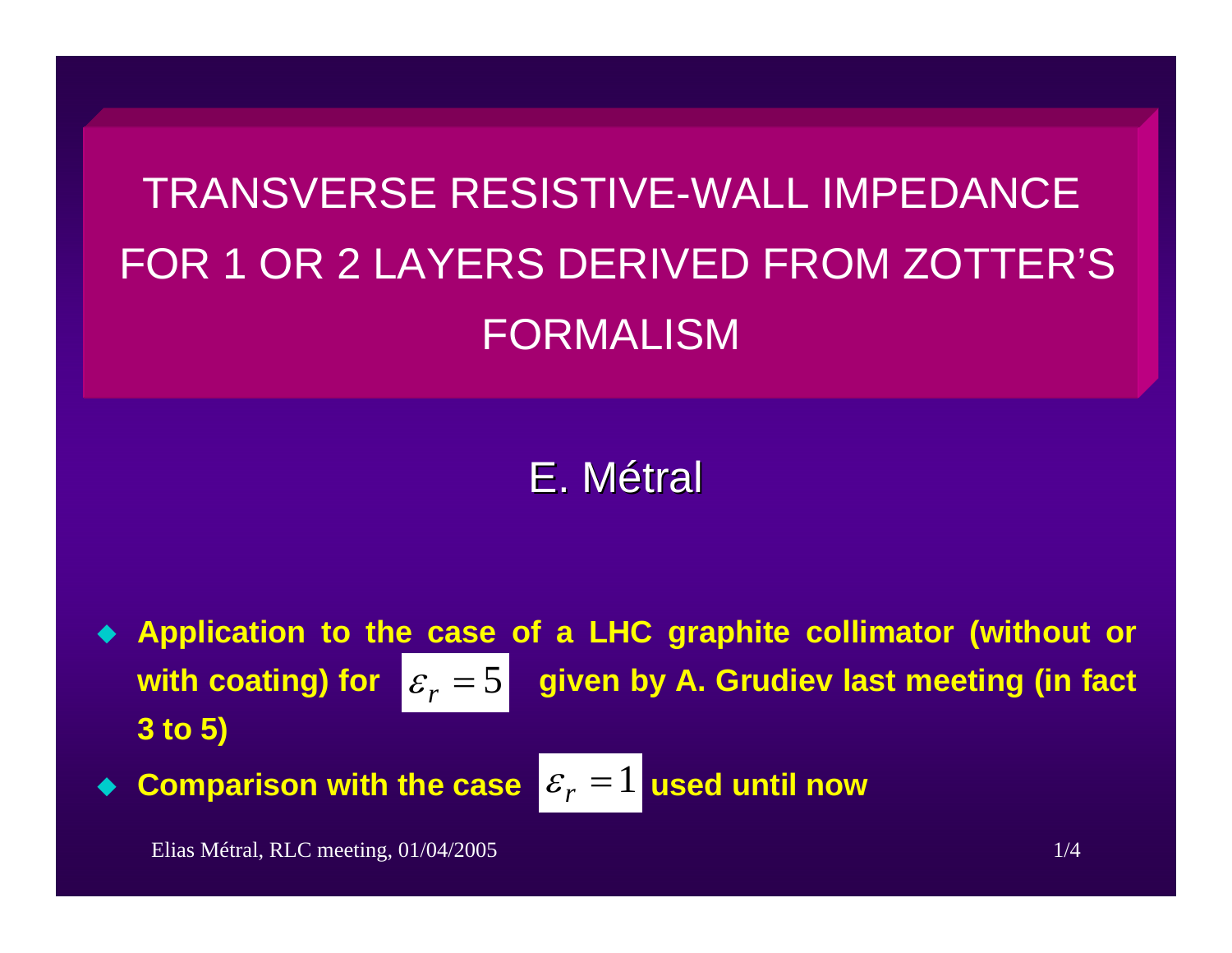## $b = 2$  mm  $\rho_C = 14 \,\mu\Omega$ m



 $d^{\vphantom{2}}_C = \infty$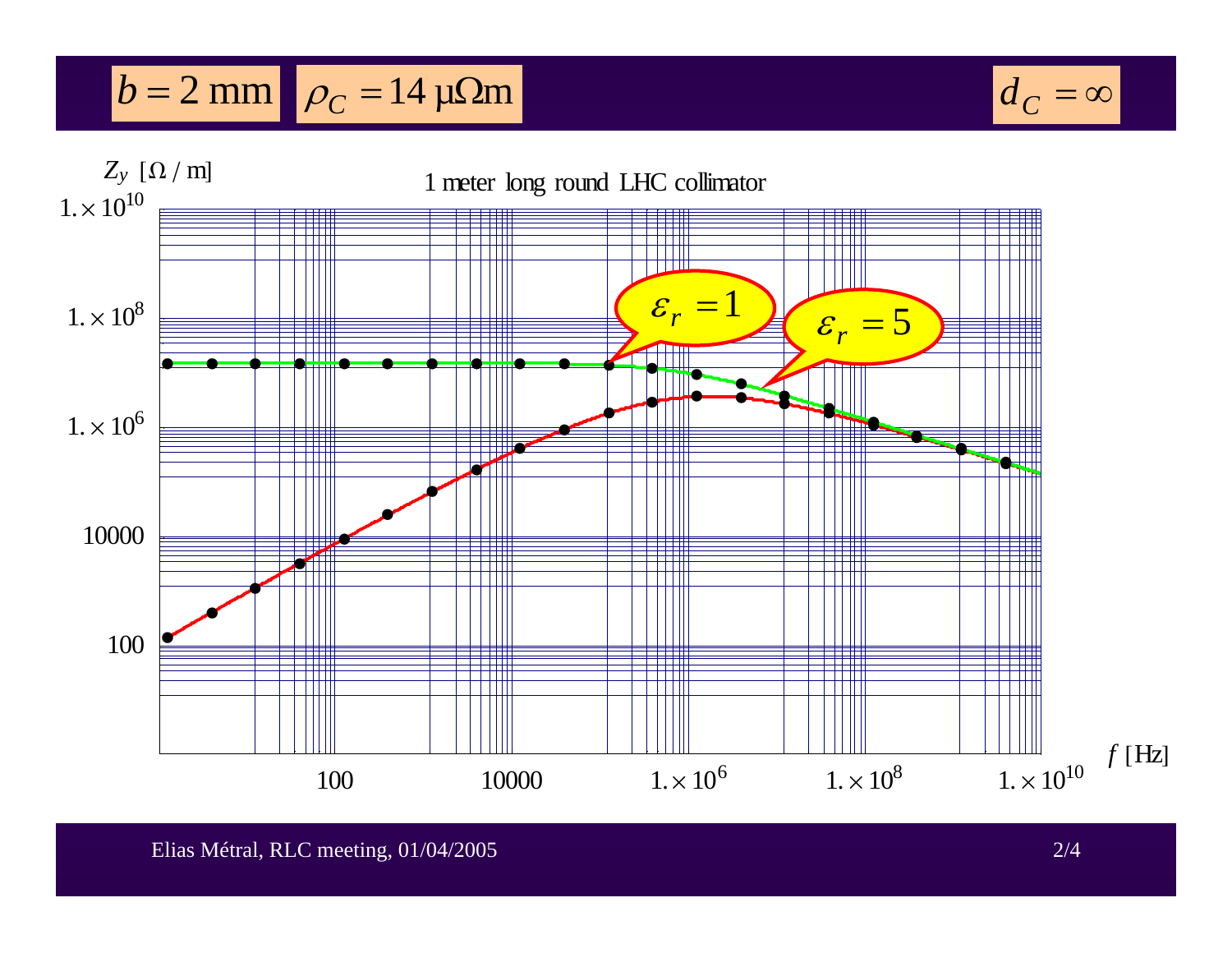